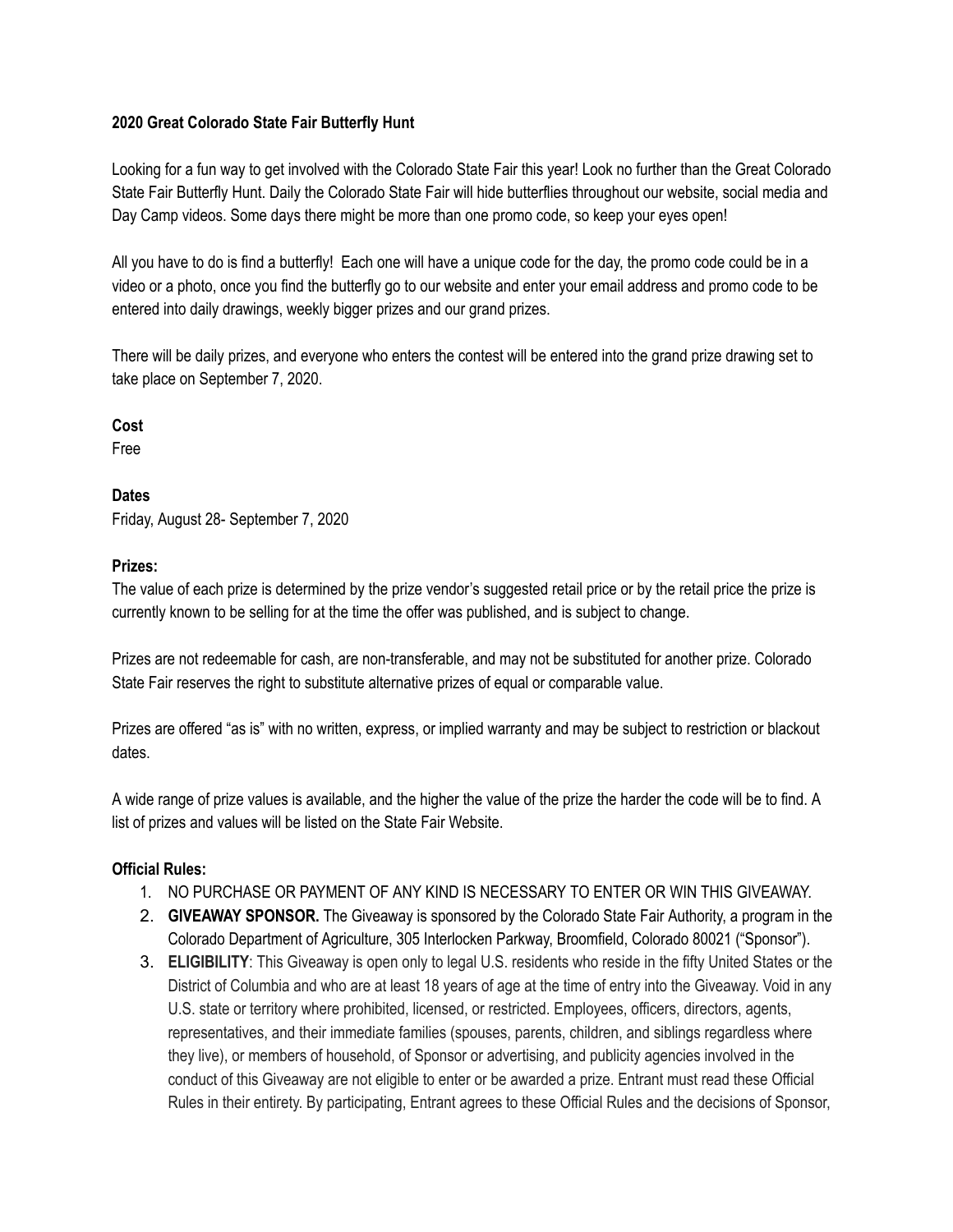which are final and binding in all matters related to this Giveaway. The Giveaway is subject to all applicable federal, state, and local laws and regulations. By participating, Entrant agrees to these Official Rules and accepts the decisions of the Sponsor as final.

4. **ENTRY AND GIVEAWAY PERIOD**. The Giveaway begins at 12:01 a.m., Mountain Standard Time ("MST") on Friday,August 28, 2020, and ends at 11:59 p.m. MST on September 7, 2020, (the "Giveaway Period"). Winners will be selected from entries properly submitted to the Giveaway during this Giveaway Period.

# 5. **GIVEAWAY ENTRY INSTRUCTIONS**.

- a. To enter the Giveaway online, you must visit Sponsor's website page at www.coloradostatefair.com ("Website") and complete the following steps: (i) Enter your contact and personal information in the Giveaway registration form; and (ii) Confirm your acceptance of these Official Rules. All Entrants must check the boxes confirming "I am 18 years or older," "I have read and understand the Giveaway terms and conditions" and checking the boxes granting legal guardianship of minors in order to register. The person whose name appears on the Website user account will be deemed the Entrant ("Entrant"). The Entrant must own the e-mail address in the Website user account. No responsibility is assumed for lost, late, incomplete, stolen, misdirected, or illegible/corrupt entries; or for any computer, telephone, cable, network, satellite, electronic, or Internet hardware or software malfunctions, or for any unauthorized human intervention, or for the incorrect or inaccurate capture of entry or other information, or for the failure to capture any such information.
- b. Email your name, promo code, complete home address, day and evening telephone numbers, email address, age, and statement signifying you have read and understand to complete rules and regulations to [csfbutterflyhunt@gmail.com](mailto:csfbutterflyhunt@gmail.com). All entries will be time stamped when received and be eligible for the promo code placed in each email. All email must be received by September 6, 2020 at 11:55 PM to be entered in the Grand Prize drawings.
- c. Review and Modifications. Entries that do not comply in all material respects with these Official Rules as determined by the Sponsor, in its sole discretion, will be disqualified and will be ineligible for prizes. Sponsor makes the final determination as to which Entries are eligible to take part in this Giveaway and which Entries may be considered for a prize.
- d. Entry Limitations. There is no limit to entries, regardless of method of entry. All entries become the exclusive property of Sponsor. None will be acknowledged or returned. Proof of online submission will not be deemed to be proof of receipt of entry by Sponsor. By participating in the Giveaway, each Entrant fully and unconditionally agrees to be bound by and accepts these Official Rules and the decisions of Sponsor (including, without limitation, decisions regarding eligibility of entries, the selection of Entrants and winners, and the awarding of prizes), which are final and binding in all respects. No responsibility is assumed for lost, late, incomplete, stolen, misdirected,entries or e-mail, nor is any responsibility accepted for any computer, telephone, cable, network, electronic or Internet hardware or software malfunctions, failures, connections, availability or garbled, corrupt, or jumbled transmissions, service provider/Internet/web site/use net or phone accessibility or availability, traffic congestion, any technical error, or unauthorized human intervention, or the incorrect or inaccurate capture of entry or other information, or the failure to capture any such information. Any attempt by any person to obtain more than one entry by using multiple/different names, email accounts, addresses, or any other methods shall void all of that person's entries and that person shall be disqualified.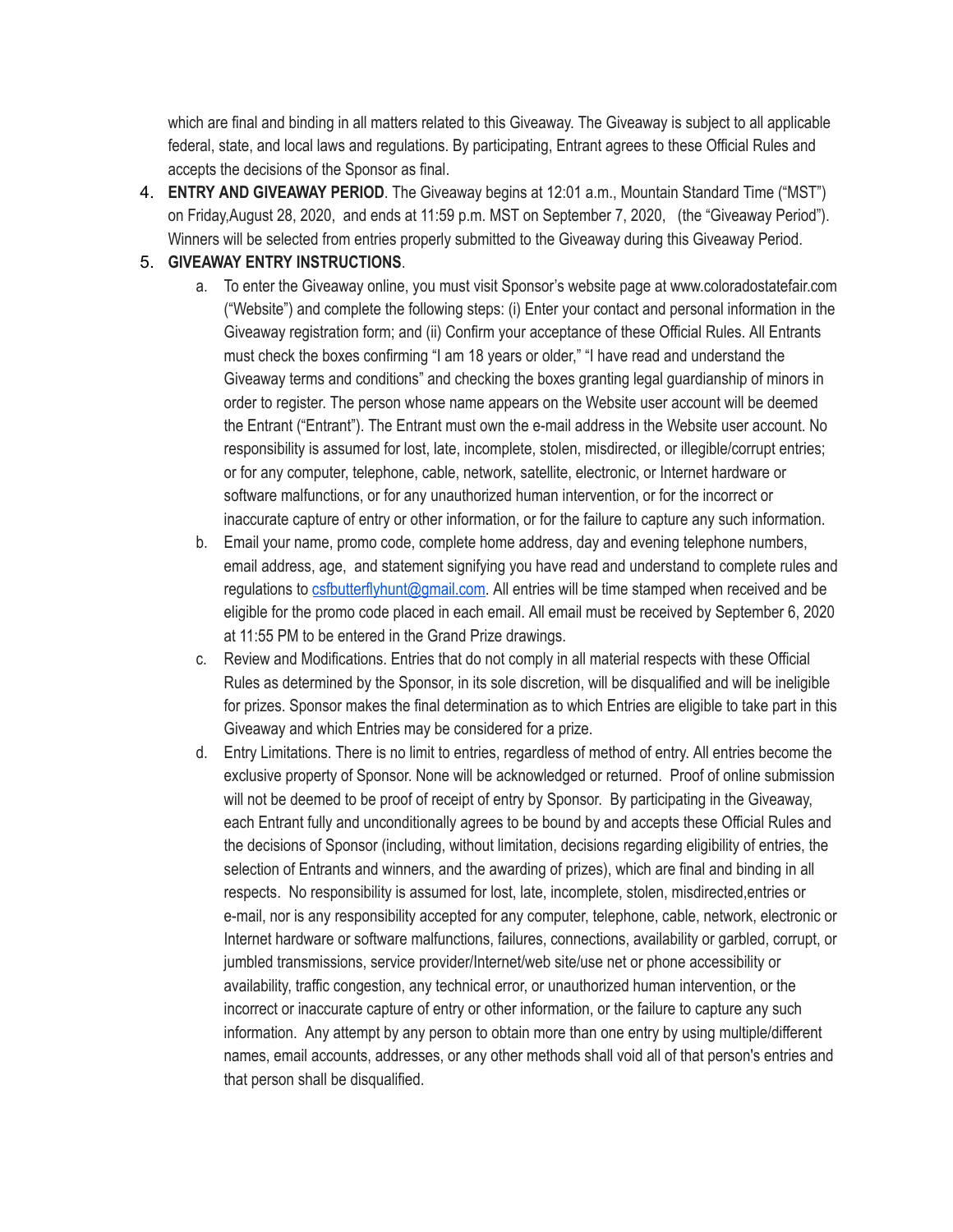- 6. **PUBLICITY.** As a condition of entry into the Giveaway, except where prohibited by law, each Entrant by entering, and each Prize Winner by accepting the Prize, grants to the Sponsor a perpetual, worldwide, royalty-free license and right to publicize, broadcast, display, and otherwise use Entrant's name, city, state, and biographical material (collectively "Licensed Rights") in any media now known or hereafter devised throughout the world in perpetuity for advertising and publicity purposes without additional review, compensation, permission, or approval.
- 7. **Selection of Winner.** Thirty (30) potential Prize Winners will be selected in a random drawing to be held on or before September 7, 2020. Potential Prize Winners will be selected from all eligible entries received during the Giveaway Period. The drawing will be conducted by Sponsor, the judge of the Giveaway, whose decisions on all matters relating to the Giveaway shall be final and binding. At the sole discretion of Sponsor, disqualification, forfeiture, and the selection of an alternate winner may result from any of the following: (1) a potential Prize Winner's failure to respond to notification promptly after its transmission; (2) the return of an e-mail notification as undeliverable after three attempts; (3) a potential Prize Winner's failure to provide Sponsor with satisfactory proof of age, identity, and residence; (4) a potential Prize Winner's failure to validly claim the prize by September 30, 2020; or (5) any other non-compliance with these Official Rules. In the event of prize forfeiture, Sponsor may, in its sole discretion, award or not award the forfeited prize to an alternate winner.
- 8. **ODDS**. Odds of winning in the Giveaway are dependent upon the number of valid entries received. No cash or credit redemption, assignment, transfer, or substitution of any prize or portion thereof is permitted; however, Sponsor reserves the right to substitute a prize of equal or greater value should the prize stated become unavailable for any reason.
- 9. **NOTIFICATION OF WINNERS.** Each Giveaway winner will be notified in person, by email, following the end of the Prize Award Period, using the e-mail addresses provided by Entrant at time of entry into the Giveaway. Sponsor will make such notification within 24 hours after the drawing ("Prize Award Period"). If a selected winner is not available to accept the Prize, Sponsor retains the right to revoke the Prize and select an alternate Winner through the same Giveaway process.
- 10. **GENERAL RULES.** Winner of Prizes may be required to complete, execute, and return a Prize Acceptance Affidavit and Publicity and Liability Release within 10 days of notification. Failure to return documents timely, or if prize notification or prize is returned as non-deliverable, or if a potential Prize Winner is found to be ineligible or not in compliance with these Official Rules, disqualification will result and an alternate winner may be selected. By accepting the Prize, where permitted by law, Winner grants to Sponsor and those acting pursuant to a grant of authority by Sponsor the unfettered right of publicity, including, but not limited to, the right to use and publish winner's name, portrait, picture, voice, and likeness for advertising, trade, and promotional purposes without additional consideration, worldwide and on the world wide web, without notification, review or approval. All federal, state, and local laws and regulations apply. If any provision of the Giveaway is found to violate any federal, state, or local law, regulation or ordinance, the Giveaway shall be amended to conform to such law and all other provisions shall remain in full force and effect. If Sponsor is required by applicable federal, state, or local law, regulation or ordinance, or by action of an administrative agency to cease offering the Giveaway in any jurisdiction, Sponsor reserves the right to: (i) terminate the Giveaway in such jurisdiction in its entirety; and (ii) cancel and remove from participation in the Giveaway any or all entries from Entrants residing in such jurisdiction, without penalty and without obligation to any